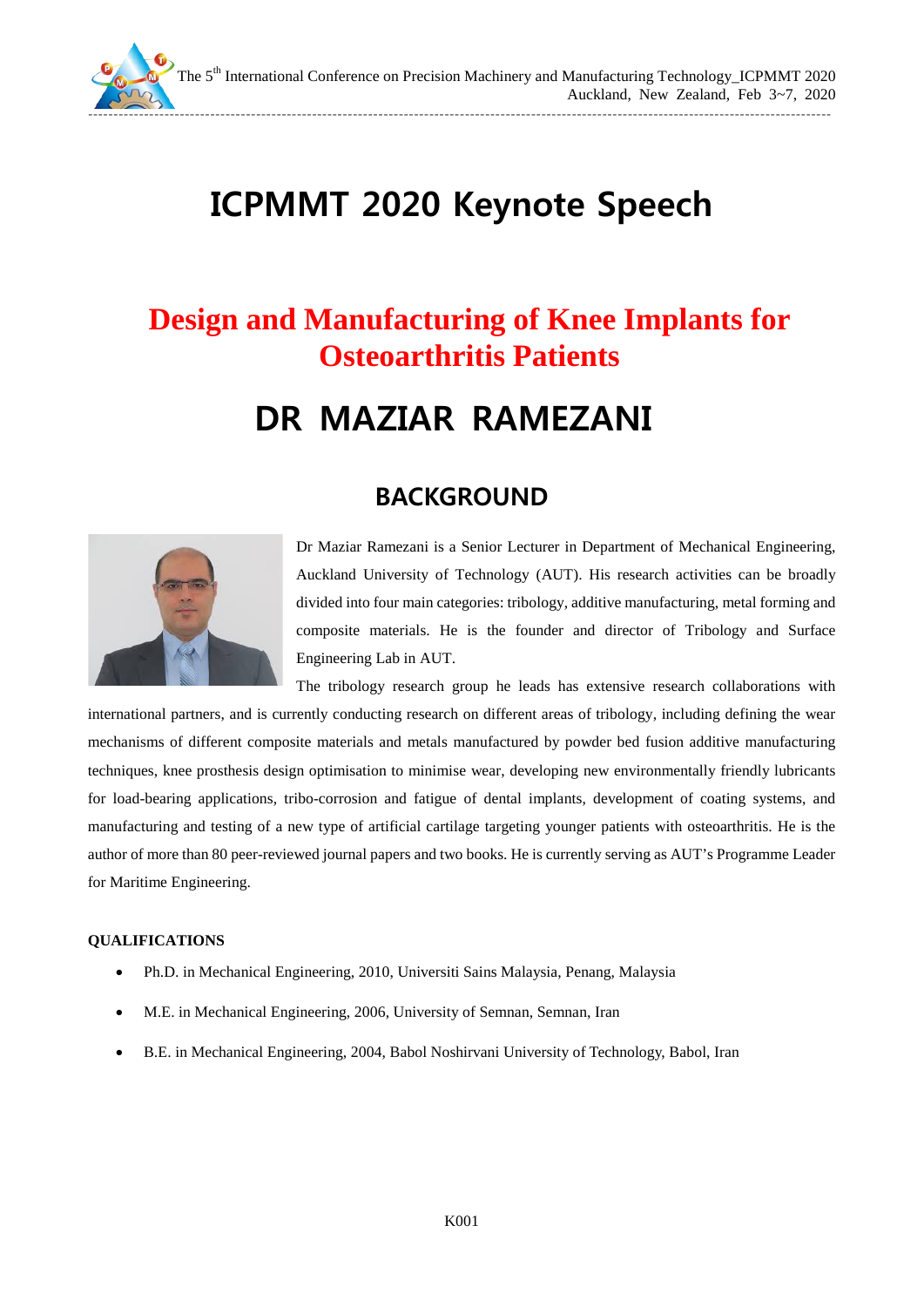

#### **RELEVANT EMPLOYMENT HISTORY**

- August 2012 Current: Senior Lecturer, Department of Mechanical Engineering, Auckland University of Technology, Auckland, New Zealand.
- October 2011 August 2012: Research Fellow, Centre for Infrastructure Engineering and Safety (CIES), University of New South Wales, Sydney, Australia.
- March 2010 October 2011: Senior Lecturer, School of Mechanical Engineering, Universiti Sains Malaysia, Penang, Malaysia.

#### **RESEARCH INTERESTS**

Tribology, Load-bearing orthopaedic implants, Dental implants, Tribo-corrosion, Friction sliding structural connections, Bio-based lubricants, Coating, Finite Element Analysis, Metal forming, Additive manufacturing, Composite materials, Impact mechanics, Fatigue and Creep.

#### **MAJOR RESEARCH PAPERS (WITHIN 5 YEARS):**

- 1. Arjmandi, M. & **Ramezani, M.** (2019). Finite element modelling of sliding wear in three-dimensional textile hydrogel composites. *Tribology International, 133*, 88-100.
- 2. Asif, M., **Ramezani, M.**, Khan, K., Khan, M. & Aw, K.C. (2019). Experimental and numerical study on the effect of silica filler on tensile strength of 3D printed particulate nanocomposite. *Comptes rendus Mecanique*  DOI:10.1016/j.crme.2019.07.003
- 3. Saeidi, M., Gubaua, J.E., Kelly, P., Kazemi, M., Besier, T., Oening Dicati, G.W., Pereira, J.T., Neitzert, T. & **Ramezani, M.** (2019). The influence of an extra-articular implant on bone remodelling of the knee joint. *Biomechanics and Modeling in Mechanobiology* DOI: 10.1007/s10237-019-01193-7
- 4. Asif, M., **Ramezani, M.**, Khan, K., Khan, M. & Aw, K.C. (2019). Investigation of the strain-rate dependent mechanical behaviour of a photopolymer matrix composite with fumed nano-silica filler. *Polymer Engineering & Science* DIO[:10.1002/pen.25168](https://doi.org/10.1002/pen.25168)
- 5. Arjmandi, M. & **Ramezani, M.** (2019). Mechanical and tribological assessment of silica nanoparticlealginate-polyacrylamide nanocomposite hydrogels as a cartilage replacement. *Journal of the Mechanical Behavior of Biomedical Materials, 95*, 196-204.
- 6. Li, M., Assadian, M., **Ramezani, M.** & Aw K.C. (2019). Printed Soft Angular/Torque Sensors Using Carbon Black-Silicone Composite. *Sensor Review* DOI: 10.1108/SR-11-2018-0290
- 7. Li, H., **Ramezani, M.**, Chen, Z., Singamneni, S. (2019) Effects of process parameters on temperature and stress distributions during selective laser melting of Ti-6Al-4V. *Transactions of the Indian Institute of Metals*  DOI: 10.1007/s12666-019-01785-y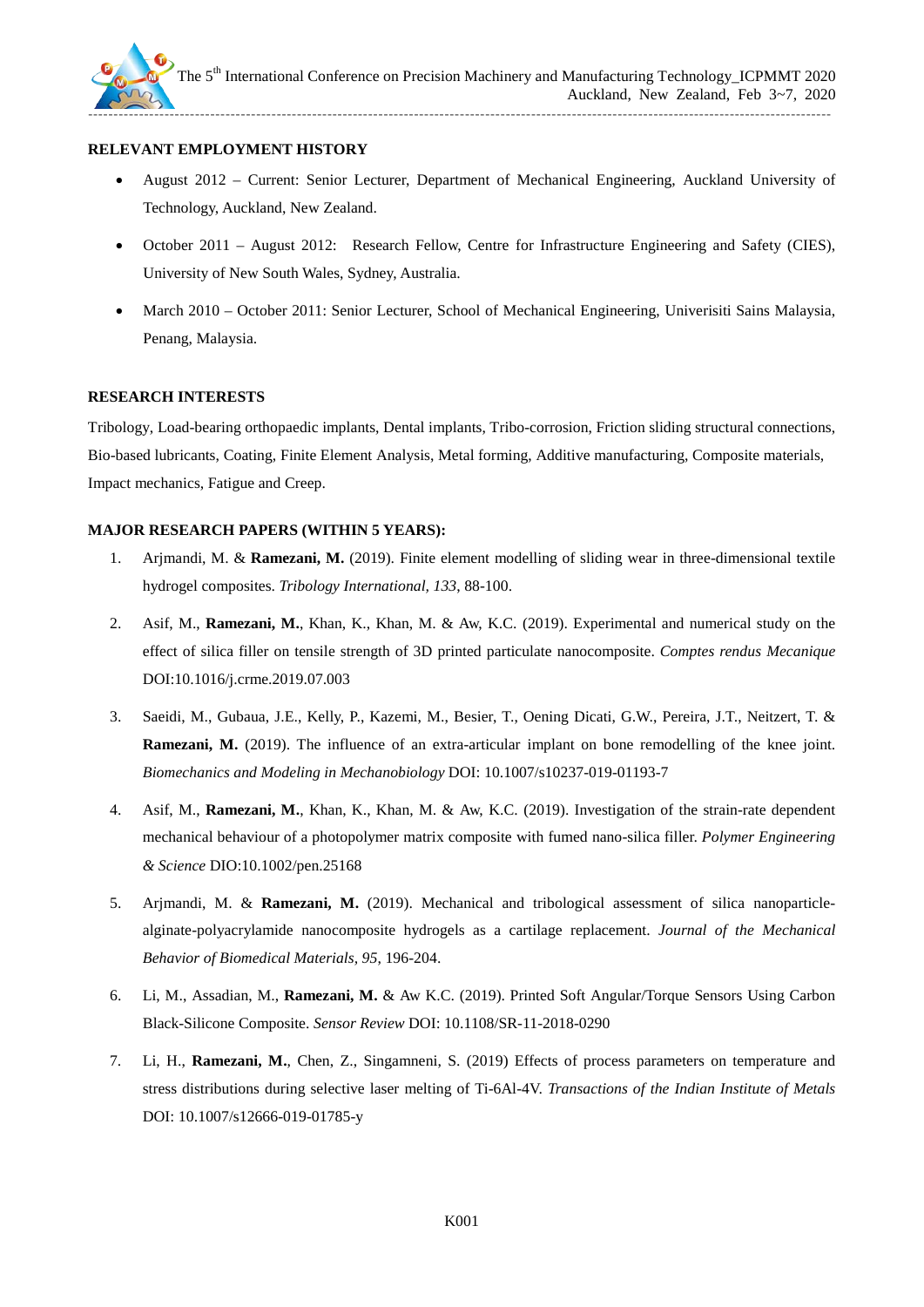

- 8. Saeidi, M., **Ramezani, M.**, Kelly, P., Neitzert, T. & Kumar, P. (2019). **Preliminary study on a novel minimally invasive extra-articular implant for unicompartmental knee osteoarthritis**. *Medical Engineering and Physics, 67*, 96-101.
- 9. **Ramezani, M.**, Klima, S., Le Clerc de la Herverie, P., Campo, J., Le Joncour, J.B., Rouquette, C., Scholze, M. & Hammer, N. (2019). In-silico pelvis and sacroiliac joint motion: Refining a model of the human osteoligamentous pelvis for assessing physiological load deformation using an inverted validation approach. *BioMed Research International,* Article ID 3973170.
- 10. Hammer, N., Höch, A., Klima, S., Le Joncour, J.B., Rouquette, C. & **Ramezani, M.** (2019). Effects of Cutting the Sacrospinous and Sacrotuberous Ligaments. *Clinical Anatomy, 32(2)*, 231-237.
- 11. Khanlari, K., **Ramezani, M.**, Kelly, P., Cao, P. & Neitzert, T. (2019). An investigation on reasons causing inferiority in unlubricated sliding wear performance of 60NiTi as compared to 440C steel. *Tribology Transactions, 62*, 96-109.
- 12. Arjmandi, M. & **Ramezani, M.** (2019). Effect of silica nanoparticles on wear mechanism of Alginate-Polyacrylamide hydrogel matrix as a load-bearing biomaterial. *Key Engineering Materials, 823*, 15-20.
- 13. Asif, M., **Ramezani, M.** & Aw, K.C. (2019). Effect of Interfacial Adhesion on Tensile Strength of 3D Printed Particulate Nanocomposites. *IOP Conference Series: Materials Science and Engineering 520*, 012001.
- 14. Arjmandi, M., **Ramezani, M.**, Bolle, T., Köppe, G., Gries, T. & Neitzert, T. (2018) Mechanical and tribological properties of a novel hydrogel composite reinforced by three-dimensional woven textiles as a functional synthetic cartilage. *Composites Part A: Applied Science and Manufacturing, 115*, 123-133.
- 15. Scholze, M., Singh, A., Lozano, P.F., Ondruschka, B., **Ramezani, M.**, Werner M. & Hammer, N. (2018) Utilization of 3D printing technology to facilitate and standardize soft tissue testing. *Scientific Reports, 8*:11340.
- 16. Li, H., **Ramezani, M.**, Li, M., Ma, C. & Wang, J. (2018) *Tribological performance of selective laser melted 316L stainless steel. Tribology International, 128*, 121-129.
- 17. Khanlari, K., **Ramezani, M.**, Kelly, Cao, P. & Neitzert, T. (2018). Mechanical and microstructural characteristics of as-sintered and solutionized porous 60NiTi. *Intermetallics, 100*, 32-43.
- 18. Asif, M., Lee, J.H., Lin-Yip, M.J., Chiang, S., Levaslot, A., Giffney, T., **Ramezani, M.** & Aw, K.C. (2018) A New Photopolymer Extrusion 5-Axis 3D Printer. *Additive Manufacturing, 23*, 355-361.
- 19. Khanlari, K., **Ramezani, M.**, Kelly, Cao, P. & Neitzert, T. (2018). Comparison of the reciprocating sliding wear of 58Ni39Ti-3Hf alloy and baseline 60NiTi. *Wear, 408-409*, 120-130.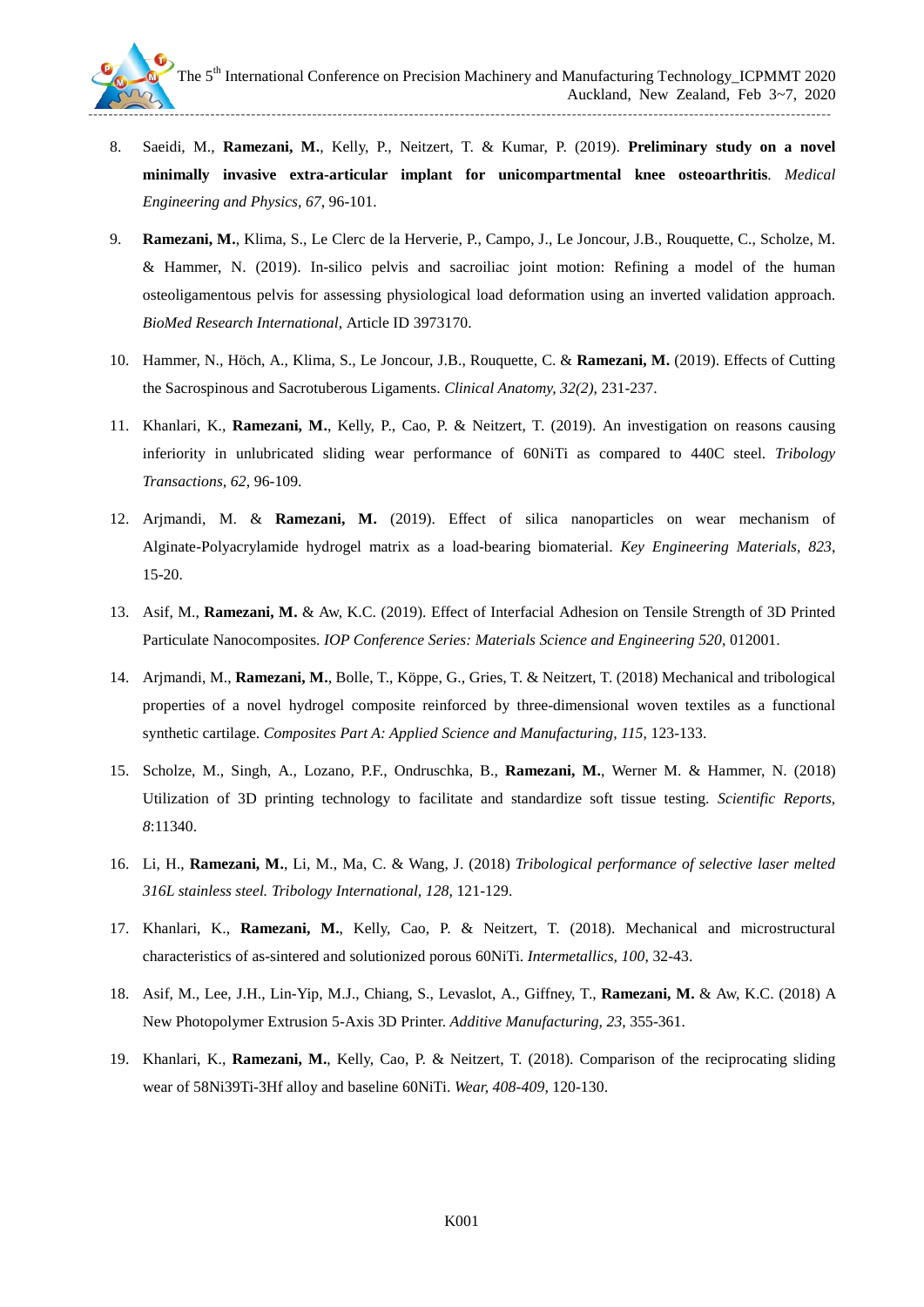

- 20. Arjmandi, M., **Ramezani, M.**, Nand, A. & Neitzert, T. (2018) Experimental study on friction and wear properties of interpenetrating polymer network alginate-polyacrylamide hydrogels for use in minimally-invasive joint implants. *Wear, 406-407*, 194-204.
- 21. Li, H., **Ramezani, M.**, Li, M., Ma, C. & Wang, J. (2018) Effect of process parameters on tribological performance of 316L stainless steel parts fabricated by selective laser melting. *Manufacturing Letters, 16*, 36-39.
- 22. Heredia-Cancino, J.A., **Ramezani, M.** & Álvarez-Ramos, M.E. (2018) Effect of degradation on tribological performance of engine lubricants at elevated temperatures. *Tribology International*, *124*, 230-237.
- 23. [Giordano, M.,](https://www.scopus.com/authid/detail.uri?origin=AuthorProfile&authorId=54947594400&zone=) [Schmid, S.,](https://www.scopus.com/authid/detail.uri?origin=AuthorProfile&authorId=24458975000&zone=) [Arjmandi, M.](https://www.scopus.com/authid/detail.uri?origin=AuthorProfile&authorId=57194570638&zone=) & **[Ramezani, M.](https://www.scopus.com/authid/detail.uri?origin=AuthorProfile&authorId=24081569700&zone=)** (2018). [Abrasive](https://www.scopus.com/record/display.uri?eid=2-s2.0-85021442437&origin=resultslist&sort=plf-f&src=s&sid=ED5744DAB54AD02C9DBDD9B347613421.wsnAw8kcdt7IPYLO0V48gA%3a160&sot=autdocs&sdt=autdocs&sl=18&s=AU-ID%2824081569700%29&relpos=1&citeCnt=0&searchTerm=) wear of polymer fibers investigated by reciprocal scratching in an atomic force microscope. *ASME Journal of Tribology, 140(2),*  021604.
- 24. Khanlari, K., **Ramezani, M.**, Kelly, Cao, P. & Neitzert, T. (2018). Reciprocating sliding wear behavior of 60NiTi as compared to 440C steel under lubricated and unlubricated conditions. *Tribology Transactions,*  DOI:10.1080/10402004.2018.1460434.
- 25. Heilig, S., **Ramezani, M.**, Neitzert, T. & Liewald, M. (2018). Tribological performance of duplex-annealed Ti-6Al-2Sn-4Zr-2Mo titanium alloy at elevated temperatures under dry sliding condition. *Journal of Materials Engineering and Performance*, *27(4)*, 2003-2009.
- 26. Heilig, S., **Ramezani, M.**, Neitzert, T. & Liewald, M. (2018). Investigation of friction and wear properties of duplex-annealed Ti–6Al–2Sn–4Zr–2Mo against hardened AISI E52100 at linear reciprocating motion. *[Transactions of the Indian Institute of Metals,](https://link.springer.com/journal/12666) 71(5),* 1257-1264.
- 27. Khanlari, K., **Ramezani, M.**, & Kelly, P. (2018). 60NiTi: A Review of Recent Research Findings, Potential for Structural and Mechanical Applications, and Areas of Continued Investigations. *[Transactions of the Indian](https://link.springer.com/journal/12666)  [Institute of Metals](https://link.springer.com/journal/12666)*, *71(4)*, 781-799.
- 28. Khanlari, K., **Ramezani, M.**, Kelly, Cao, P. & Neitzert, T. (2018). Effect of hafnium-addition in 60NiTi alloy hardened under open atmosphere conditions. *Metallography, Microstructure, and Analysis, 7*, 476-486.
- 29. Khanlari, K., **Ramezani, M.**, Kelly, Cao, P. & Neitzert, T. (2018). Synthesis of as-sintered 60NiTi parts with a high open porosity level. *Materials Research,* 21(5): e20180088.
- 30. Khanlari, K., **Ramezani, M.**, Kelly, Cao, P., Hayat, M. & Neitzert, T. (2018). An investigation on microstructural and mechanical properties of porous 60NiTi parts solutionized by different cost-effective methods. *Metallography, Microstructure, and Analysis, 7(3),* 334-346.
- 31. Arjmandi, M., **Ramezani, M.**, Nand, A. & Neitzert, T. (2018) Tribological characterization of polyacrylamide-alginate hybrid hydrogels as a potential candidate for cartilage replacement. *Key Engineering Materials, 775*, 109-114.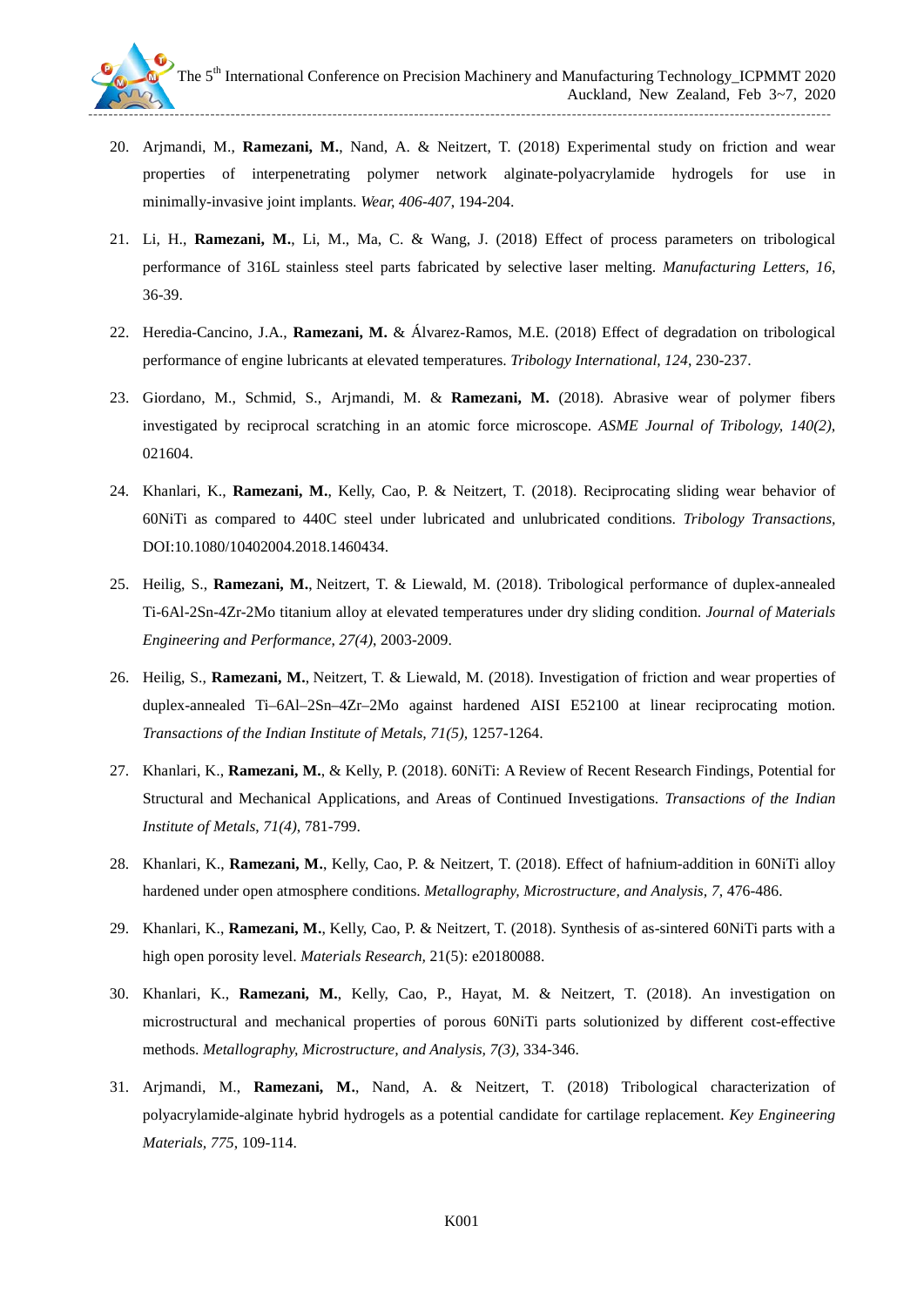

- 32. Saeidi, M., **Ramezani, M.**, Kelly, P., Hussin, M.S. & Neitzert, T. (2018). Biomechanics of a novel extra-articular implant for younger patients with knee osteoarthritis. *Current Directions in Biomedical Engineering, 4(1)*, 203-205.
- 33. Zhu, Y., Assadian, M., **Ramezani, M.** & Aw K.C. (2018). Printing of soft stretchable sensor from carbon black composites. *MDPI Proceedings*, 2, 732; doi:10.3390/proceedings2130732.
- 34. Khanlari, K., **Ramezani, M.**, Kelly, Hayat, M., Cao, P. & Neitzert, T. (2018). Effects of open atmosphere solutionizing treatment on the microstructural and mechanical properties of porous 60NiTi parts. *Key Engineering Materials*, *770*, 87-94.
- 35. [Arjmandi, M.,](https://www.scopus.com/authid/detail.uri?origin=AuthorProfile&authorId=57194570638&zone=) **[Ramezani, M.](https://www.scopus.com/authid/detail.uri?origin=AuthorProfile&authorId=24081569700&zone=)**, [Giordano, M.](https://www.scopus.com/authid/detail.uri?origin=AuthorProfile&authorId=54947594400&zone=) & [Schmid, S.](https://www.scopus.com/authid/detail.uri?origin=AuthorProfile&authorId=24458975000&zone=) (2017). [Finite element modelling of sliding wear in](https://www.scopus.com/record/display.uri?eid=2-s2.0-85020880809&origin=resultslist&sort=plf-f&src=s&sid=ED5744DAB54AD02C9DBDD9B347613421.wsnAw8kcdt7IPYLO0V48gA%3a160&sot=autdocs&sdt=autdocs&sl=18&s=AU-ID%2824081569700%29&relpos=0&citeCnt=0&searchTerm=)  [three-dimensional woven textiles.](https://www.scopus.com/record/display.uri?eid=2-s2.0-85020880809&origin=resultslist&sort=plf-f&src=s&sid=ED5744DAB54AD02C9DBDD9B347613421.wsnAw8kcdt7IPYLO0V48gA%3a160&sot=autdocs&sdt=autdocs&sl=18&s=AU-ID%2824081569700%29&relpos=0&citeCnt=0&searchTerm=) *[Tribology International](https://www.scopus.com/sourceid/22116?origin=resultslist)*, *115*, 452-460.
- 36. [Giordano, M.,](https://www.scopus.com/authid/detail.uri?origin=AuthorProfile&authorId=54947594400&zone=) [Schmid, S.,](https://www.scopus.com/authid/detail.uri?origin=AuthorProfile&authorId=24458975000&zone=) [Arjmandi, M.](https://www.scopus.com/authid/detail.uri?origin=AuthorProfile&authorId=57194570638&zone=) & **[Ramezani, M.](https://www.scopus.com/authid/detail.uri?origin=AuthorProfile&authorId=24081569700&zone=)** (2017). [Wear evaluation of three-dimensionally](https://www.scopus.com/record/display.uri?eid=2-s2.0-85021442437&origin=resultslist&sort=plf-f&src=s&sid=ED5744DAB54AD02C9DBDD9B347613421.wsnAw8kcdt7IPYLO0V48gA%3a160&sot=autdocs&sdt=autdocs&sl=18&s=AU-ID%2824081569700%29&relpos=1&citeCnt=0&searchTerm=)  [woven materials for use in a novel cartilage replacement.](https://www.scopus.com/record/display.uri?eid=2-s2.0-85021442437&origin=resultslist&sort=plf-f&src=s&sid=ED5744DAB54AD02C9DBDD9B347613421.wsnAw8kcdt7IPYLO0V48gA%3a160&sot=autdocs&sdt=autdocs&sl=18&s=AU-ID%2824081569700%29&relpos=1&citeCnt=0&searchTerm=) *[Wear](https://www.scopus.com/sourceid/22116?origin=resultslist)*, *386-387*, 179-187.
- 37. **Ramezani, M.** (2017). Influence of heat treatment techniques on hot formability of AZ61 magnesium alloy*. AIP Conference Proceedings, 1846*, 040003; doi: 10.1063/1.4983605.
- 38. **Ramezani, M.**, Flores-Johnson, E., Shen, L. & Neitzert, T. (2017). High strain rate compressive behaviour of selective laser melted Ti-6Al-4V. *Materials Science Forum, 890,* 323-326.
- 39. **Pereira, M., Ramezani, M.**, Pasang, T. & Withy, B. (2017). Investigation of polyurethane bonding to steel in sandwich panels. *Materials Science Forum, 890,* 401-405.
- 40. Khanlari, K., **Ramezani, M.**, Hayat, M., Kelly, P., Cao, P. & Neitzert, T. (2017). Microstructural and mechanical properties of porous 60NiTi prepared by conventional press-and-sinter method. *MATEC Web of Conferences*, *109*, 01002; doi: 10.1051/matecconf/201710901002.
- 41. **Ramezani, M.** & Neitzert, T. (2016). Computer simulations of direct extrusion of sintered Ti-6Al-4V alloy at elevated temperature. *International Journal of Applied Engineering Research*, *11*(6), 3848-3852.
- 42. Pasang, T., **Ramezani, M.,** Prygoski, M., Wanhill, R., Byrnes, R., Kamiya, O., Tanaka, K. (2016) Fatigue of commercially pure titanium dental implant. *Materials Physics and Mechanics, 27,* 79-89.
- 43. **Ramezani, M.** & Schmid, S.R. (2015). [Bio-based lubricants for forming of magnesium.](https://www.google.com/url?sa=t&rct=j&q=&esrc=s&source=web&cd=1&cad=rja&uact=8&ved=0CB0QFjAAahUKEwij6I3T7sXHAhXhqqYKHZc1D5k&url=http%3A%2F%2Fnamrc-msec-2015.uncc.edu%2Fsites%2Fnamrc-msec-2015.uncc.edu%2Ffiles%2Fmedia%2FNAMRC-Papers%2Fpaper_46_framed.pdf&ei=RTrdVeOxEOHVmgWX67zICQ&usg=AFQjCNFUOy_oFhNvkd-b9EqGX1UzdUCyGg&sig2=6Q0nJkpYFADGM6eHeQJtIg) *Journal of Manufacturing Processes*, *19,* 112-117.
- 44. **Ramezani, M.** & Neitzert, T. (2015). Investigation of hot formability of AZ61 Mg alloy. *Modern Mechanical Engineering*, *5,* 21-27.
- 45. Tat, D., [Pasang,](http://www.scientific.net/author/Timotius_Pasang) T. & **[Ramezani,](http://www.scientific.net/author/M_Ramezani) M.** (2015). Gas tungsten arc welding of copper and mild steel. *International Journal of Science and Engineering Investigations, 4*(45), 32-38.